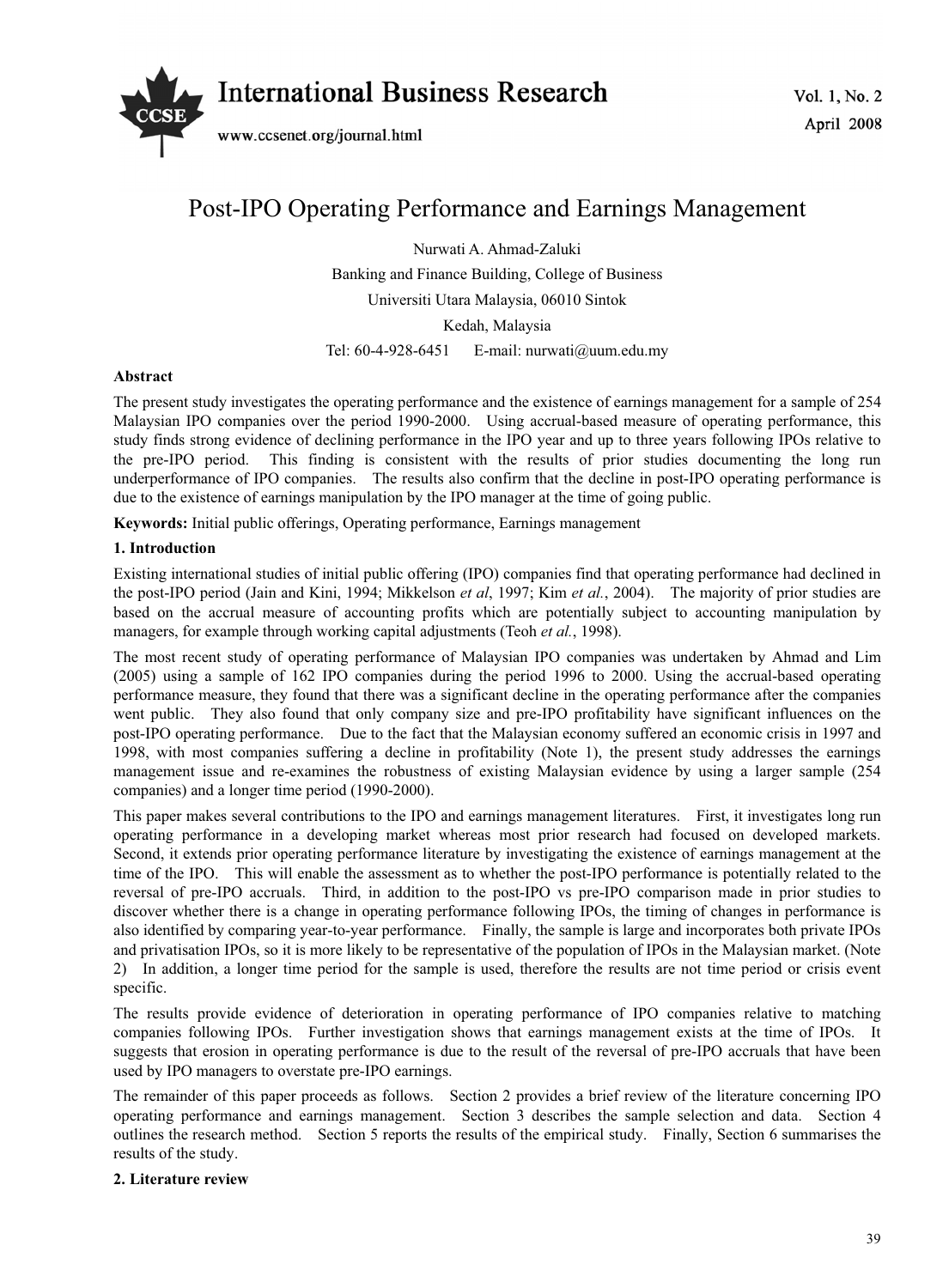Among the relatively few studies that have focused on the accounting-based operating performance of IPOs, among others Jain and Kini (1994), Cai and Wei (1997), Mikkelson *et al.*, (1997), Pagano *et al.*, (1998), Kutsuna *et al.*, (2002), Chan *et al.*, (2003), Balatbat *et al.*, (2004), Ahmad and Lim (2005) and Wang (2005). In general, most of these studies find poor operating performance in the post-IPO period.

The first study that examines the operating performance of IPO companies is undertaken by Jain and Kini (1994). They analyse the change in operating performance of 682 IPO companies in the US for the period 1976 to 1988. They find a significant decline in both operating performance measures for a period of three to five years subsequent to the IPO relative to the one-year pre-IPO level performance, both before and after industry adjustment. They argue that the declining operating performance in the post-IPO period cannot be attributed to a decline in business activity such as lack of growth in sales or cutbacks in post-IPO capital expenditure. This is because they also find that their sample of IPO companies displayed strong growth in sales and capital expenditure following the IPOs. Similar results are also found by Chan *et al.* (2003) for Chinese IPO companies.

Teoh *et al.* (1998), while mainly focusing on earnings management and long run share price performance in the US, also provide evidence on the time-series distribution of accounting performance. They find that the median return on assets is significantly positive in year 0 but then declines, to be significantly negative, by year four.

The observed decline in the operating performance of IPO companies in general may not be too surprising. As pointed out by Jain and Kini (1994), managers may time their issues to follow periods of extraordinarily good performance. Investors may be overly optimistic about their companies' future performance based on the performance observed at the time of the IPO. Managers take advantage of this overvaluation by issuing equity when their equity is 'overvalued', thereby reducing their overall cost of equity. As a result of the 'overoptimism' hypothesis, Jain and Kini (1994) argue that IPOs are followed by significant declines in operating performance.

The earnings management hypothesis also suggests a potential explanation for poor post-IPO performance. According to this hypothesis, investors may overvalue new issues because of misinterpreted high earnings reported at the time of offerings, and that they fail to realise that the earnings management symbolises a transitory increase in earnings (Teoh *et al.,* 1998). Therefore, investors are likely to be disappointed by the declining post-IPO operating performance and adjust their valuation downwards, which in turn causes the poor stock market performance. Existing literature in the US and the Netherlands (e.g., Teoh *et al.*, 1998; Roosenboom *et al.*, 2003) provides evidence in support of this hypothesis.

Empirical studies that focus on the relationship between earnings management and the performance of IPO companies began to appear in the late 1990s (e.g., Teoh *et al.*, 1998; DuCharme *et al.*, 2001, 2004; Roosenboom *et al.*, 2003; Abdul Rahman and Wan Abdullah, 2005). In Malaysia, a paper by Abdul Rahman and Wan Abdullah (2005) is the only study that investigates earnings management by companies involved in IPOs. It finds evidence to support the existence of earnings management prior to the IPO, but no significant relationship between earnings management and post-IPO long run stock market performance for a sample period up to the year 1998. The present study builds on the study of Ahmad and Lim (2005) and Abdul Rahman and Wan Abdullah (2005) by investigating whether the operating performance of Malaysian IPO companies deteriorates in the post-IPO period, and if so, is the deterioration due to earnings management at the time of going public?

# **3. Sample selection and data**

# *3.1 Data sources*

Data were collected from various sources. (Note 3) Pre-IPO data were hand-collected from the offering prospectuses. The data were then cross-checked with the first published annual reports of the newly-listed companies which show comparative figures for the pre-IPO year and IPO year (immediately before and after listing). Post-IPO data were collected from different sources including Datastream, the Pacific-Basin Capital Markets (PACAP) database, the annual reports of the companies obtained from the Bursa Malaysia website at www.klse.com.my and the Public Information Centre of Bursa Malaysia.

### *3.2 Sample selection*

## 3.2.1 Selecting IPO companies

There were 543 new companies listed on the KLSE during the period 1990 to 2000. This period is selected to encompass recent IPOs and to have sufficient data on post-IPO operating performance.

For an IPO company to be included in the sample, the company had to be included in the Datastream database. Financial companies, companies that were listed via an *'introduction',* companies that made a combination offering and companies that change their fiscal year end were all excluded from the sample. (Note 4) The final sample consists of 254 IPO companies after considering the availability of the first and subsequent published public annual reports, and an unchanged financial year end. (Note 5) The final sample comprised 508 companies, 254 IPO companies and their 254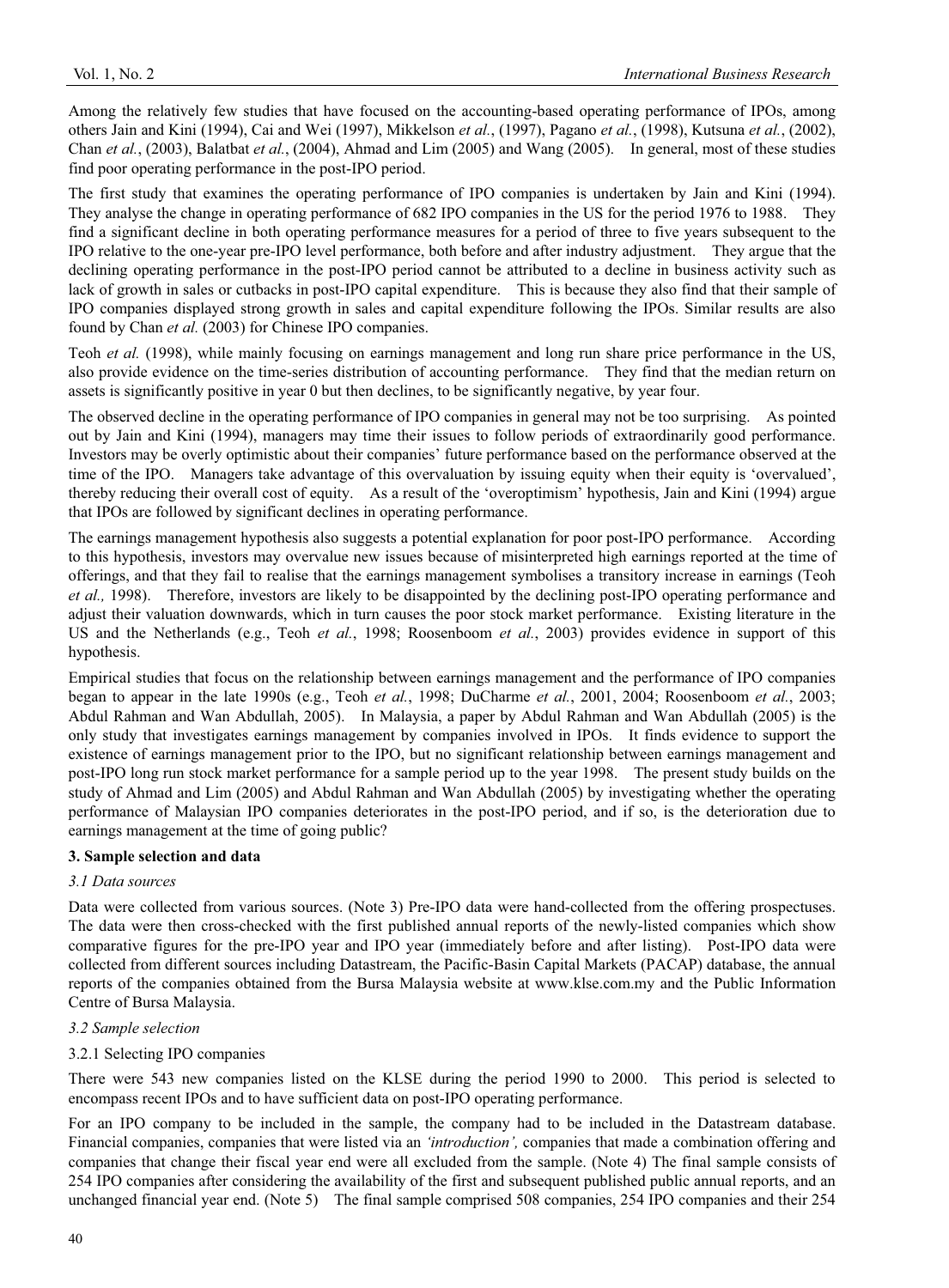matching companies. Although just half of the potential numbers of Malaysian IPO companies remain, the large sample size suggests that it is likely to be representative. Prior study investigating the operating performance of Malaysian IPO companies used a sample of just 24 privatisation IPO companies (Sun and Tong, 2002). This study comprises 239 private IPOs and 15 privatisation IPO companies.

## 3.2.2 Selecting matching companies

Three criteria were used in the selection of matching companies, namely industry (to control for the industry sector), pre-operating performance (to control for a continuation of company specific performance before the IPOs) and total assets (to control for size effects). Barber and Lyon (1996) argue that the use of a matching company as a benchmark yields test statistics that are well specified. As argued by Perry and William (1994), companies that are in the same industry, have the same pre-IPO performance and are of similar sizes are assumed to have similar economic and competitive factors and to have comparable operating, investing, and financing opportunity sets.

The sample of IPO companies was individually matched according to the above three criteria. The matching process starts with a group of potential matching companies that had not been involved in an IPO in the last 3 years, in line with prior studies examining operating performance (e.g., Jain and Kini, 1994; and Loughran and Ritter, 1997). Companies are matched first by industry, then by pre-IPO performance and then by total assets. The present study does not employ the median industry performance benchmark because the small number of companies in certain Malaysian industries may introduce bias into the industry median computation. The pre-IPO performance matching was based on operating profit before tax divided by total sales. From this initial screen, the matched company is required to have pre-IPO operating performance within the range of 90% to 110% of sample IPO companies; and beginning total assets within 70% to 130% of sample IPO company total assets in year  $-1$ . The same pre-operating performance and size filters were used by Barber and Lyon (1996). If a matched company cannot be found based on all three measures, the size criterion was relaxed and matching was based on industry and pre-IPO performance. Failure to match led to relaxation of the pre-IPO performance criterion, and matching was based solely on industry. In cases where insufficient potential matching industries were available, IPO companies were matched in terms of pre-IPO performance and total assets, regardless of industry. Finally, a small number of companies were matched on the basis of pre-IPO performance regardless of industry and total assets.

Of the 254 companies in the sample, 36 were matched on the basis of industry, pre-IPO performance, and total assets, 138 companies were matched on the basis of industry and pre-IPO performance, while 69 companies were matched on the basis of industry alone. Of the remaining 11 companies, 4 were matched on the basis of pre-IPO performance and total assets, while 7 were matched on the basis of pre-IPO performance regardless of industry. The present study was unable to match all companies using all three measures due to the fact that there are only a small number of Malaysian listed companies in certain industries.

# **4. Methods**

### *4.1 Measure of operating performance*

Various measures of operating performance are used to check the robustness of the results, using the accrual-based accounting profit approach: operating income on operating assets (OI/OA) and operating income on sales (OI/Sales). The operating income variables are all measured before taxes to avoid the effect of tax rate changes imposed by the Malaysian government during the period of analysis. (Note 6)

The choice of the denominator is contentious. Barber and Lyon (1996) suggest that total assets reflect both operating and non-operating assets, so may understate the true productivity of operating assets. The market value of assets is not used because market value data for IPO companies are not available prior to going public. Companies that have recently issued securities can experience a large increase in the book value of assets, but no immediate increase in operating profit or cash flows. As noted by Mikkelson *et al.* (1997), accounting profitability scaled by assets might give a downward bias after IPOs. To reduce such bias, this study also deflates the operating performance by total sales since these are unaffected by changes in the assets base (Barber and Lyon, 1996).

This study also examines the *changes* (Note 7) in accounting performance from the year immediately prior to the IPO (year -1 to 0, year -1 to +1, year -1 to +2, year -1 to +3). To identify when changes (if any) took place, the year-to-year change from the previous year (year -1 to 0, year 0 to +1, year +1 to +2, year +2 to +3 is also tested. Year -1 is the fiscal year prior to the IPO year, year 0 is the fiscal year of the IPO, year +1 is the fiscal year after the IPO, and so forth. The matched company-adjusted change for the IPO is the difference between the change in the operating performance for the IPO and its matched company. Again, the median (mean) change in matched company-adjusted performance is measured for year +1, year +2 and year +3 relative to year -1 or each previous year. To test whether the medians were significantly different from zero, the Wilcoxon signed-ranks test and the *t*-test for mean values were used. The binomial proportionality test statistic was employed to test whether the percentage (p) of the IPO companies outperforming their matched companies is different from what would be expected by chance (i.e. 50%).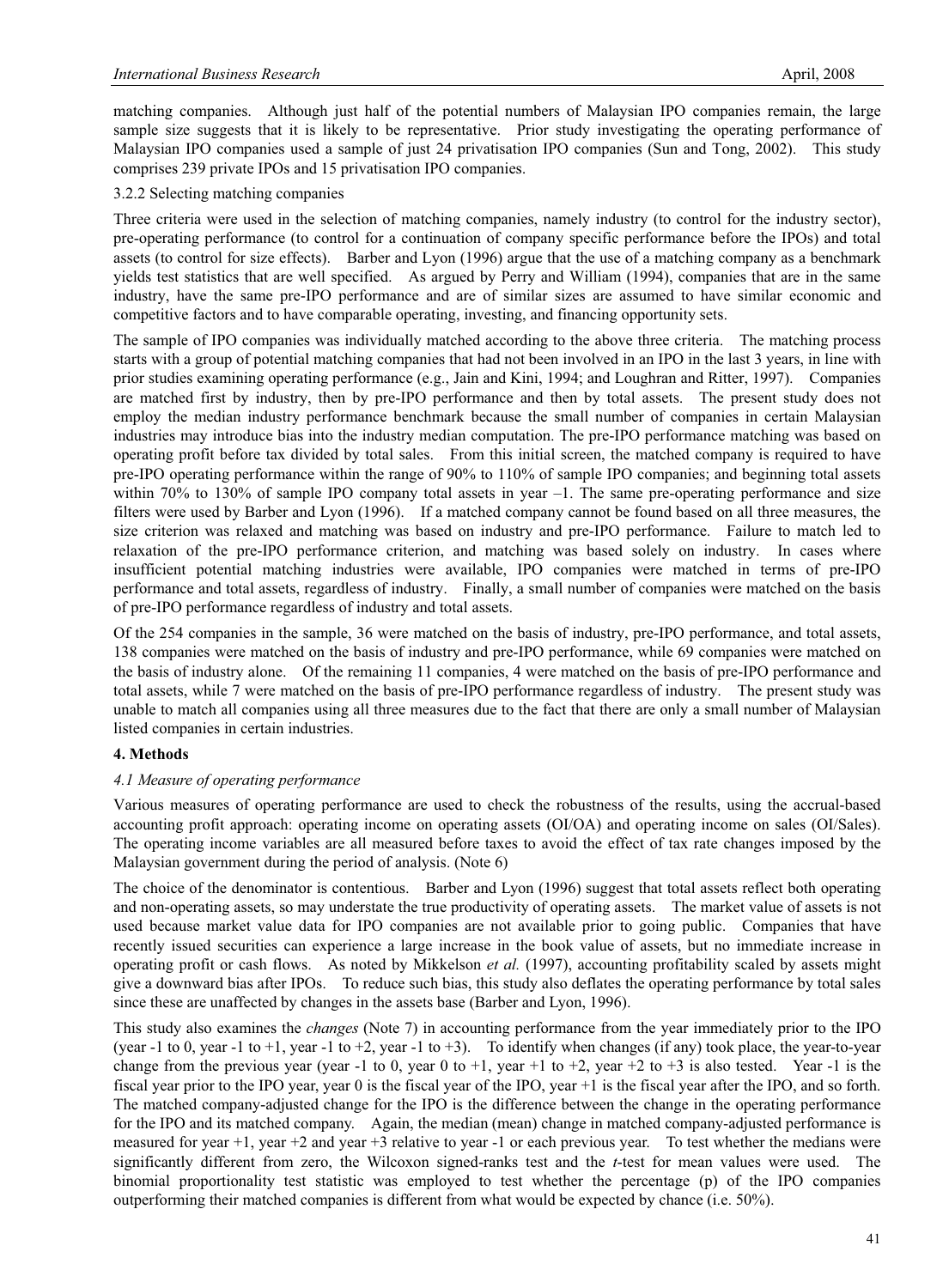#### *4.2 Measure of earnings management*

The present study also predicts that managers are most likely to positively manipulate earnings at the time of IPOs in order to increase their offering proceeds and maintain a high market price after IPOs. Following Teoh et al, (1998), among others, earnings management is measured using discretionary accruals. As argued by DuCharme et al. (2001), 'accruals not only reflect the choice of accounting methods but also the effect of recognition timing for revenues and expenses, asset write-downs, and changes in accounting estimates' (p.376). Since managers have more discretion over short term than over long term accruals (Teoh et al., 1998), this paper employs discretionary current accruals (DCA) to proxy for earnings management, as also used by Roosenboom *et al.* (2003) and DuCharme *et al.* (2001, 2004).

Using the accruals model as suggested by Dechow et al. (1995), the expected current accruals for each of the IPO sample companies in a given year are estimated using an estimation portfolio of all level 3 industry peers available on the Datastream and PACAP databases using the following cross-sectional model:

$$
\frac{CA_{j,t}}{TA_{j,t-1}} = \alpha_0 \left( \frac{1}{TA_{j,t-1}} \right) + \alpha_1 \left( \frac{\Delta \text{ Sales}_{j,t}}{TA_{j,t-1}} \right) + \varepsilon_{j,t} \qquad j \in \text{ estimation} \qquad \text{portfolio}
$$

where CA is current accrual; j is companies which are in the same level 3 Datastream industry subsector but excludes the issuer and companies involved in an IPO in the previous three years;  $\Delta Sales_{i,t}$  is change in sales for company j in the industry estimation portfolio in year t; *TA<sub>i,t-1</sub>* is lagged total assets for company j in the industry estimation portfolio;  $\mathcal{E}_{i,t}$  is regression disturbances, assumed cross-sectionally uncorrelated and normally distributed with zero means.

Similar to prior studies (e.g., Teoh *et al.*, 1998; Roosenboom *et al.*, 2003; DuCharme *et al.*, 2004) all the variables are scaled by lagged total assets to reduce heteroscedasticity and to control for differences in company size. The change in sales is included to control for changes in nondiscretionary accruals caused by the change of economic conditions. A cross-sectional regression is performed separately in each fiscal year for each industry portfolio to estimate the coefficients  $\alpha_0$  and  $\alpha_1$ , to control for changes in nondiscretionary accruals and to allow the nondiscretionary accruals to vary from period to period for different industries. Thus, the effect of changes in industry-wide economic circumstances in each specific year on current accruals is controlled. In addition, the coefficients  $\alpha_0$  and  $\alpha_1$  are allowed to change across years to allow for possible structural changes, such as management changes (DeFond and Jiambalvo, 1994).

An estimation portfolio is assigned for each of the IPO companies in the sample in order to estimate the coefficients  $\alpha_0$ and  $\alpha_1$ . The present study restricts the analysis to estimating industry portfolios that consist of 10 companies or more in the same level 3 Datastream industrial classification of the IPO companies in the same fiscal year. IPO companies and companies that made an IPO in the previous three years are excluded from the industry portfolios. Due to the shortage of companies in certain industries, several similar industries are combined together. This results in six industry groups: (i) Basic; (ii) Consumer Goods (Cyclical and Non Cyclical); (iii) Services (Cyclical and Non Cyclical); (iv) General Industrials and Information Technology; (v) Resources and Utilities; and (vi) Real Estate Development.

After estimating the coefficients  $\alpha_0$  and  $\alpha_1$  from the current accruals model, the nondiscretionary accruals for each IPO company in each year are then predicted using the estimated coefficients  $\alpha_0$  and  $\alpha_1$  from each industry-year estimation portfolio. The nondiscretionary (expected) current accruals are the portion of current accruals that are not influenced by managerial discretion but are driven by the companies' sales growth.

Following Dechow *et al.* (1995) the change in trade receivables is subtracted from the change in sales to control for the possibility of credit sales manipulation by the issuer. The approach assumes that any change in the level of credit sales during the period reflects earnings management activity (Young, 1999). The nondiscretionary current accruals are then calculated as:

$$
NDCA_{i,t} = \alpha \left( \frac{1}{TA_{i,t-1}} \right) + \alpha \left( \frac{\Delta Sales_{i,t} - \Delta TR_{i,t}}{TA_{i,t-1}} \right)
$$

where  $\alpha_0$  is estimated intercept;  $\alpha_1$  is the slope coefficient for IPO company *i* in year *t*;  $\Delta Sales_{i,t}$  is the change in sales for IPO company *i* in year *t*;  $\Delta TR_{i,t}$  is the change in trade receivables for IPO company *i* in year *t*;  $TA_{i,t-1}$  is lagged total assets for IPO company *i* in year *t*.

Finally, the discretionary current accruals (*DCA*), which are subject to managerial manipulation, are calculated as the difference between total current accruals and nondiscretionary current accruals. If non-zero *DCA* is observed, it can be interpreted that earnings management exists during the year. Positive *DCA* can be interpreted as income-increasing earnings management, and vice versa. The definition is:

$$
DCA_{i,t} = \frac{CA_{i,t}}{TA_{i,t-1}} - NDCA_{i,t}
$$
42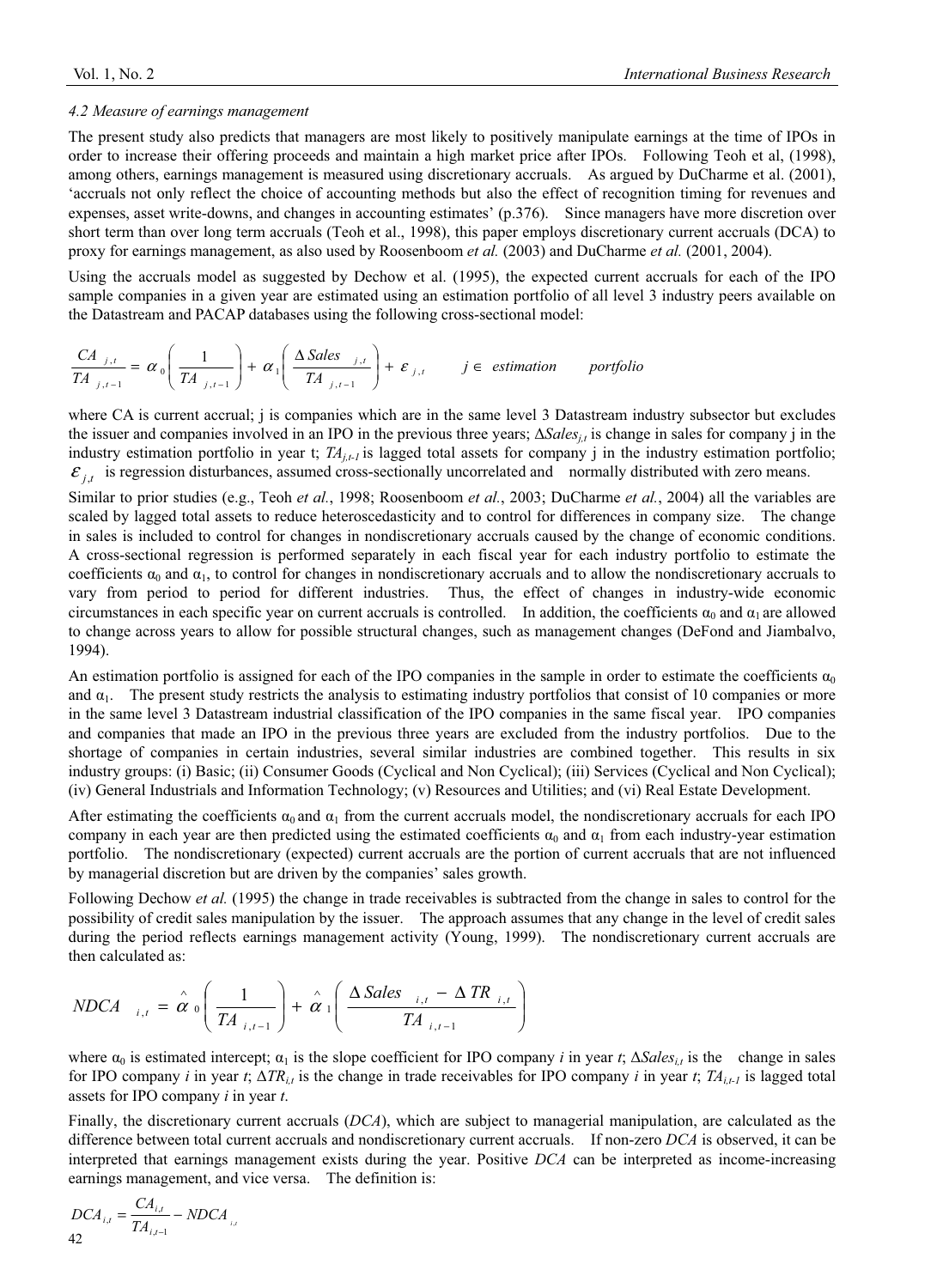where  $CA_i$  is current accruals of IPO company *i* in year *t*;  $TA_{i+1}$  is lagged total assets for IPO company *i* in year *t*; and *NDCAi,t* is nondiscretionary current accruals for IPO company *i* in year *t*.

## **5. Results**

### *5.1 Descriptive statistics*

Table 1 presents the descriptive statistics for 254 IPOs and 254 matched companies. The information is pre-IPO, with market value measured on the flotation date. The median (mean) operating return on sales (OI/Sales) for the sample of IPO and matched companies is 13.9% (16.3%) and 13.6% (15.3%), respectively. These are expected to be similar since the IPO companies have been matched primarily on OI/Sales. While the difference between medians is not statistically significant, the difference between means OI/Sales is statistically significant at the 5% level. There is a wide variation in this operating margin; IPO companies range between -24% and 63% and the matched companies between -26% and 52%. The skewness (and kurtosis) is typical for company size measures generally, but also suggest a larger positive tail with greater central clustering for IPO companies.

The absolute figures of operating profit before tax, total sales, total assets, equity capital and reserves, market value, and total debt show some differences between IPO and matched companies. There are significant differences in both median and mean values at the 1% level. For example, the median (mean) total sales for IPO companies is RM65 million (RM125 million) compared with RM137 million (RM784 million) for matched companies. The difference is partly a function of the procedure used in size matching, since IPO companies were usually matched with the nearest *larger* non-IPO company in terms of size, even though size range between 70% and 130% of IPO company was used. Similar observations occur for the other size measures. The highest market value of RM26,250 million for IPO companies is observed for Tenaga Nasional Berhad. Meanwhile, the lowest market value of RM24 million is observed for Carpet International Malaysia Berhad.

While the total debt of IPO companies is also smaller than for their matched companies, the gearing levels are significantly higher at the 1% (10%) level for medians (means). The median (mean) debt/equity ratio is 40% (64%) for IPO companies compared with 24% (49%) for matched companies. This is not surprising given the desire to raise new equity finance expressed in the IPOs.

### *5.2 Level of operating performance*

Prior to investigating the *changes* in the operating performance of Malaysian IPO companies, it is useful to consider the *level* of operating performance of IPO companies and their respective matched companies over time for the pre-IPO year, the IPO year, and the post-IPO years. The analysis of performance is conducted to identify any differences between IPO companies and matched companies throughout the years -1, 0, +1, +2, and +3. Similar to Jain and Kini (1994), Mikkelson *et al.* (1997), and Kim *et al.* (2004), this paper focuses on median performance due to the tendency of accounting ratios to contain outliers in the data. However, for completeness, the results based on means are also reported.

As can be seen from Table 2, both the median levels of operating performance measures (OI/OA and OI/Sales) of the IPO companies are higher than those of the matched companies in the year prior to the IPO and the IPO year. Both measures are significantly different at the 1% level except for the pre-IPO median level of OI/Sales. These results are confirmed by a significant percentage positive, with more than 50% observed in year -1 and 0. While the median levels of OI/OA of the IPO companies continue to outperform the matched companies up to year +2, the levels are not significantly different. The OI/Sales measure shows that the IPO companies underperform the matched companies subsequent to year 0. Both accrual-based measures show that IPO companies significantly underperformed the matched companies in the third year following the IPOs at the 1% level. (Note 8)

### *5.3 Change in operating performance*

Reported in Table 3 are the median and mean *changes* in operating performance for IPO companies and matched company-adjusted results. Panel A reports the results of the pre- and post-IPO changes, while Panel B provides the results of the year-to-year changes.

As can be seen in Panel A of Table 3, all of the median OI/OA values decline from their pre-IPO levels. All of them are significantly different from zero at the 1% level. The results are consistent with US studies by Jain and Kini (1994) who found a decline of 9.09% in return on assets three years after the IPO, and by Kim et al. (2004). The matched company-adjusted results control for economy-wide, industry-wide, pre-event performance and size and exhibit a decline throughout all performance windows from year 0 onwards. The median matched company-adjusted changes range from -0.1% to -8.1% and all except the first are statistically significant, indicating that IPO companies have a higher rate of decline than that of their matched companies. This shows that the decline in post-IPO OI/OA is not simply due to an industry-effect, mean reversion or size. The decline in OI/OA from year -1 suggests that the IPO companies may time their issues to occur after good performance. Interestingly, results for changes in the less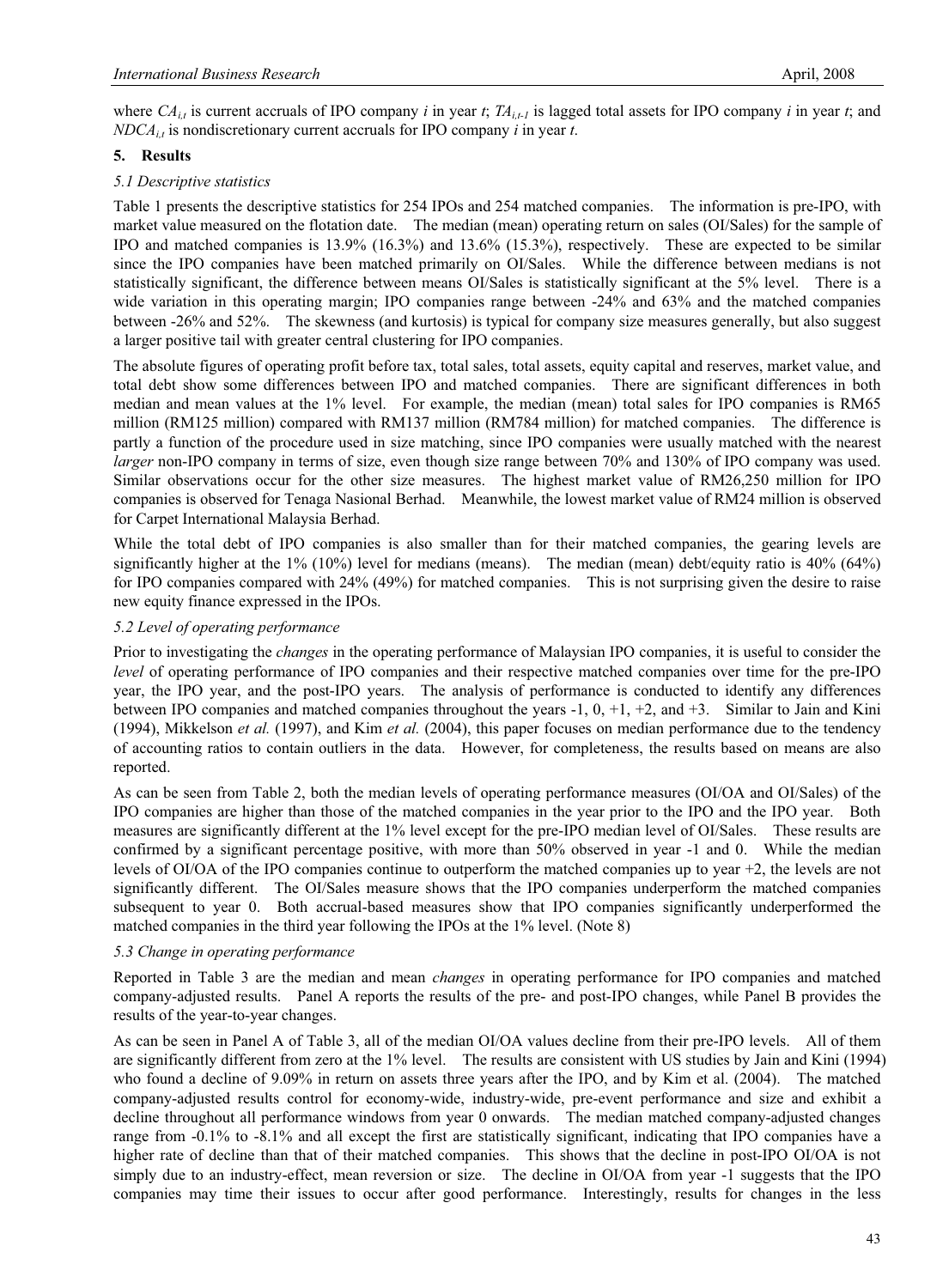downward-biased measures, OI/Sales, show that there is a slight improvement in performance in year 0 relative to year -1 for the IPO companies. However, this improvement is not statistically significant. Subsequent to the IPO, there is a significant decline in performance in OI/Sales for IPO companies.

The year-to-year changes in OI/OA reported in Panel B also show significant declines in performance, with the rate of decline slowing down somewhat over time. After controlling for companies matched by similar industry, pre-IPO performance and size, the changes in OI/OA still show significant declines except for the change from year -1 to 0. Thus, it is clear that IPOs in Malaysia do show deterioration in accruals-based returns on operating assets for the three post-IPO years.(Note 9) Contrary to expectation, this study did not find a large decline in OI/OA in the year -1 to 0, although this was observed in year 0 to +1. The median OI/Sales for the IPO companies peaks in the IPO year and then declines following the IPO. Consistent with the OI/OA results, the highest decline occurs in the year immediately following the IPO (year  $0$  to  $+1$ ).

In sum, the evidence suggests that the accrual-based operating performance of IPO companies is higher prior to the IPO but declines thereafter, subject to a slight improvement in operating margins in the IPO year (year -1 to 0). This suggests that Malaysian companies may time their IPOs to coincide with peak performance and/or may increase their assets more rapidly than sales. There is also evidence that IPO companies underperform their matched companies from the year following the IPO. Moreover, the evidence is consistent with previous empirical results (e.g., Jain and Kini, 1994, and Kim *et al.*, 2004) which reported a deterioration in accrual-based operating performance following IPOs.

Overall, it is clear that both accrual performance measures show higher pre-IPO performance, consistent with Kim *et al.*'s (2004) study on the Thailand market. There is evidence of post-IPO underperformance relative to control matched companies, consistent with the Mikkelson *et al.*'s (1997) study on the US market and the findings of Cai and Wei (1997) based on the Japanese market. The deterioration in performance may be the result of the reversal of pre-event accruals that have been used by IPO managers to overstate pre-IPO earnings. Therefore, in the next section, an analysis of the potential earnings manipulation of IPO managers is provided.

# *5.4 Earnings management*

Table 4 presents the evidence for the likelihood of earnings management, proxied by the discretionary current accruals (DCA), at the time of the IPOs (year 0) classified by year of listing. All values are expressed as a percentage of lagged total assets.

The present study relies on the medians for statistical inference since some skewness is indicated in the sample by a higher mean measure than median measure in year 0. In addition, the test of normality based on the Kolmogorov-Smirnov statistic of 0.156 (p-value = 0.000) indicates that the data differs significantly from a normal distribution, thus violating one of the assumptions of parametric tests.

The median (mean) DCA is higher at the time of the IPOs (year 0), at 3.24% (5.74%) of lagged total assets. The results of the present study strongly support the likelihood of earnings management at the time of IPOs, indicated by a significant positive (at the 1% level) DCA. The level of earnings management at the time of IPO is slightly lower than the results observed by Teoh *et al.* (1998) and Roosenboom *et al.* (2003), who reported median values of 5.5% and 3.9%. Teoh *et al.* (1998) confine their study to conditions in US whereas Roosenboom *et al.* (2003) focus on the Netherlands. However, as reported by Roosenboom *et al.* (2003), other studies have observed similar levels of earnings management, ranging from 1.5% to more than 5% of lagged total assets. Overall, the evidence reported in Table 4 is consistent with Teoh *et al.* (1998) and Roosenboom *et al.* (1003) and suggests that the managers of Malaysian IPO companies opportunistically advance accruals in an attempt to improve earnings during the IPO year. Thus, the evidence provides a possible explanation for the observed decline in operating performance reported in the previous section.

# **6. Summary**

This paper is the first detailed, large sample study of the long run operating performance and earnings management of Malaysian IPO companies, and covers the period 1990 to 2000. The main results of this study can be summarised as follows. First, comparison of pre- and post IPO accounting-based operating performance in terms of levels and changes provides some interesting findings. There is moderate evidence supporting the view that the average IPO company in Malaysia underperforms seasoned companies over the three year post-IPO period. However, there is strong evidence of declining performance in the IPO year and up to three years following the IPO. The year-to-year analysis reveals that the decline in performance is greatest in the year immediately following the IPO. This finding is consistent with the results of prior studies documenting the long run underperformance of IPOs. The results also confirm that the deterioration in the post-IPO operating performance is due to earnings management by IPO managers at the time of going public.

# **References**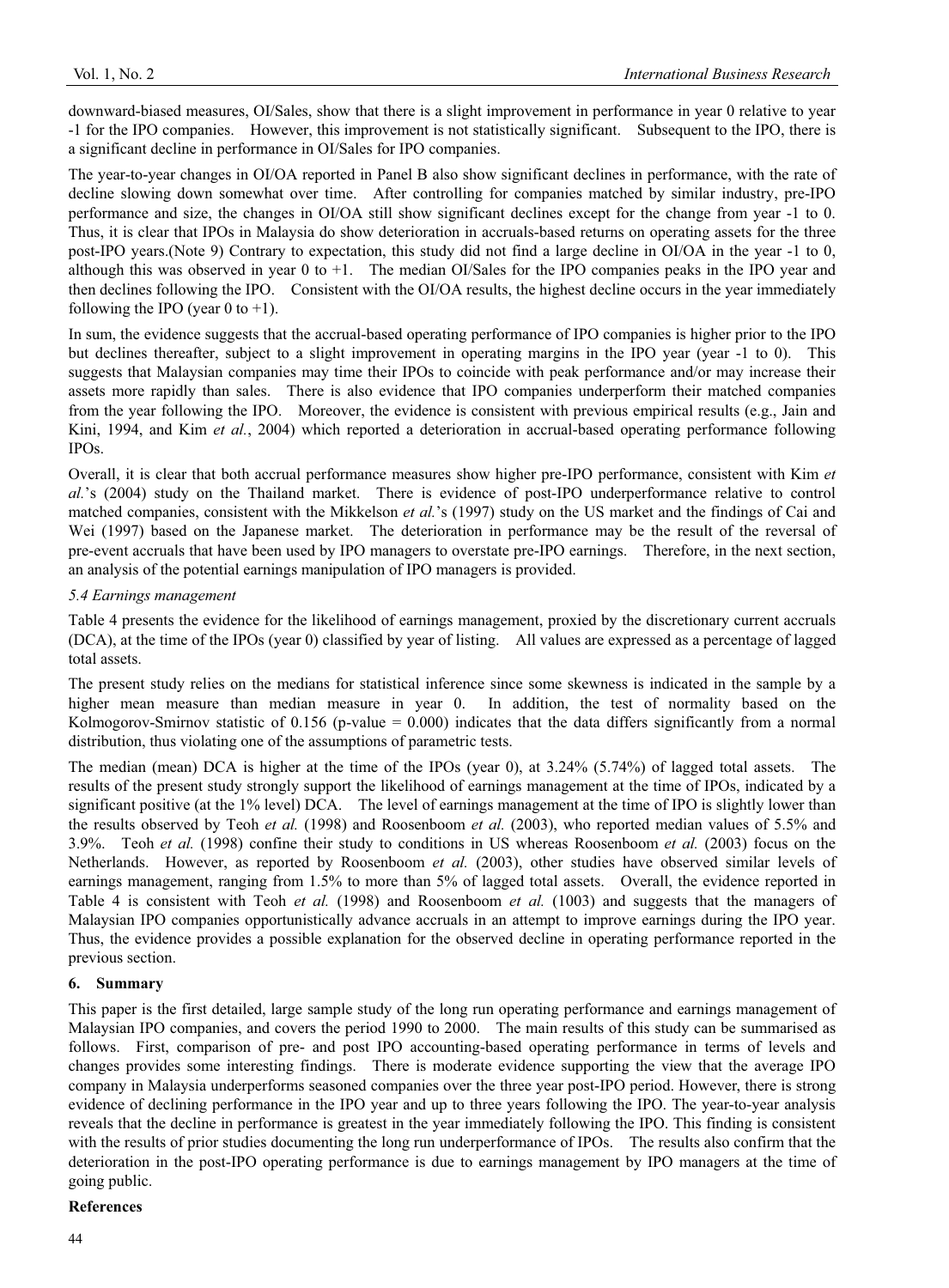Abdul Rahman, R., & Wan Abdullah, W.R. (2005). The new issue puzzle in Malaysia: performance and earnings management. *National Accounting Research Journal,* 3, pp. 91-110.

Ahmad, Z., & Lim, S.M. (2005). Operating performance of initial public offerings in Malaysia. *Capital Market Review*, 13, pp. 21-32.

Balatbat, M.C.A., Taylor, S.L., & Walter, T.S. (2004). Corporate governance, insider ownership and operating performance of Australian initial public offerings. *Accounting and Finance,* 44, pp. 299-328.

Barber, B. M., & Lyon, J. D. (1996). Detecting abnormal operating performance: The empirical power and specification of test statistics. *Journal of Financial Economics,* 41, pp. 359-399.

Cai, J., & Wei, K.C. J. (1997). The investment and operating performance of Japanese initial public offerings. *Pacific-Basin Finance Journal,* 5, pp. 389-417.

Chan, K., Wang, J., & Wei, K.C. J. (2003), Underpricing and long-term performance of IPOs in China. *Journal of Corporate Finance*, 10, pp. 409-430.

Dechow, P.M., Sloan, R.G., & Sweeney, A.P. (1995). Detecting earnings management. *Accounting Review,* 70, pp. 193-225.

DeFond, M.L., & Jiambalvo, J. (1994). Debt covenant violation and manipulation of accruals. *Journal of Accounting and Economics*, 17, pp. 145-176.

DeGeorge, F., & Zeckhauser, R. (1993). The reverse LBO decision and firm performance: theory and evidence. *Journal of Finance,* 48, pp. 1323-1348.

Jain, B.A., & Kini, O. (1994). The post-issue operating performance of IPO firms. *Journal of Finance*, 49, pp. 1699-1726.

Kaplan, S.N. (1989). The effects of management buyouts on operating performance and value. *Journal of Financial Economics,* 24, pp. 217-254.

Kim, K.A., Kitsabunnarat, P., & Nofsinger, J.R. (2004). Ownership and operating performance in an emerging market: evidence from Thai IPO firms. *Journal of Corporate Finance*, 10, pp. 355-381.

Kutsuna, K., Okamura, H., & Cowling, M. (2002). Ownership structure pre- and post-IPOs and the operating performance of JASDAQ companies. *Pacific-Basin Finance Journal*, 10, pp. 163-181.

Loughran, T., & Ritter, J.R. (1997). The operating performance of firms conducting seasoned equity offerings. *Journal of Finance*, 52*,* pp. 1823-1850.

Mikkelson, W.H., Partch, M.M., & Shah, K. (1997). Ownership and operating performance of companies that go public. *Journal of Financial Economics*, 44, pp. 281-307.

Mohd Saleh, N., & Ahmed, K. (2005). Earnings management of distressed firms during debt renegotiation. *Accounting and Business Research,* 35, pp. 69-86.

Pagano, M., Panetta, F., & Zingales, L. (1998). Why do companies go public? An empirical analysis. *Journal of Finance*, 53*,* pp. 27-64.

Roosenboom, P., van der Goot, T., & Mertens, G. (2003). Earnings management and initial public offerings: evidence from the Netherlands. *International Journal of Accounting*, 38, pp. 243-266.

Sun, Q., & Tong, W.H.S. (2002). Malaysia privatization: a comprehensive study. *Financial Management,* 31*,* pp. 79-105.

Teoh, S.H., Welch, I., & Wong, T.J. (1998). Earnings management and the long-run market performance of initial public offerings. *Journal of Finance*, 53, pp. 1935-1974.

Wang, C. (2005). Ownership and operating performance of Chinese IPOs. *Journal of Banking and Finance,* 29, pp. 1835-1856.

Young, S. (1999). Systematic measurement error in the estimation of discretionary accruals: an evaluation of alternative modeling procedures. *Journal of Business Finance and Accounting,* 26, pp. 833-862.

#### **Notes**

Note 1. Overall, the total earnings after tax of listed non-financial companies declined by RM3 billion and RM14 billion in 1997 and 1998, respectively (Mohd Saleh and Ahmed, 2005).

Note 2. Sun and Tong (2002) investigate the operating performance of 24 privatisation IPOs (PIPOs) in Malaysia for the period 1983-1997. However, their small sample is not representative of the overall population of IPOs which consist of both private and previously state-owned companies. In addition, they did not investigate the existence of earnings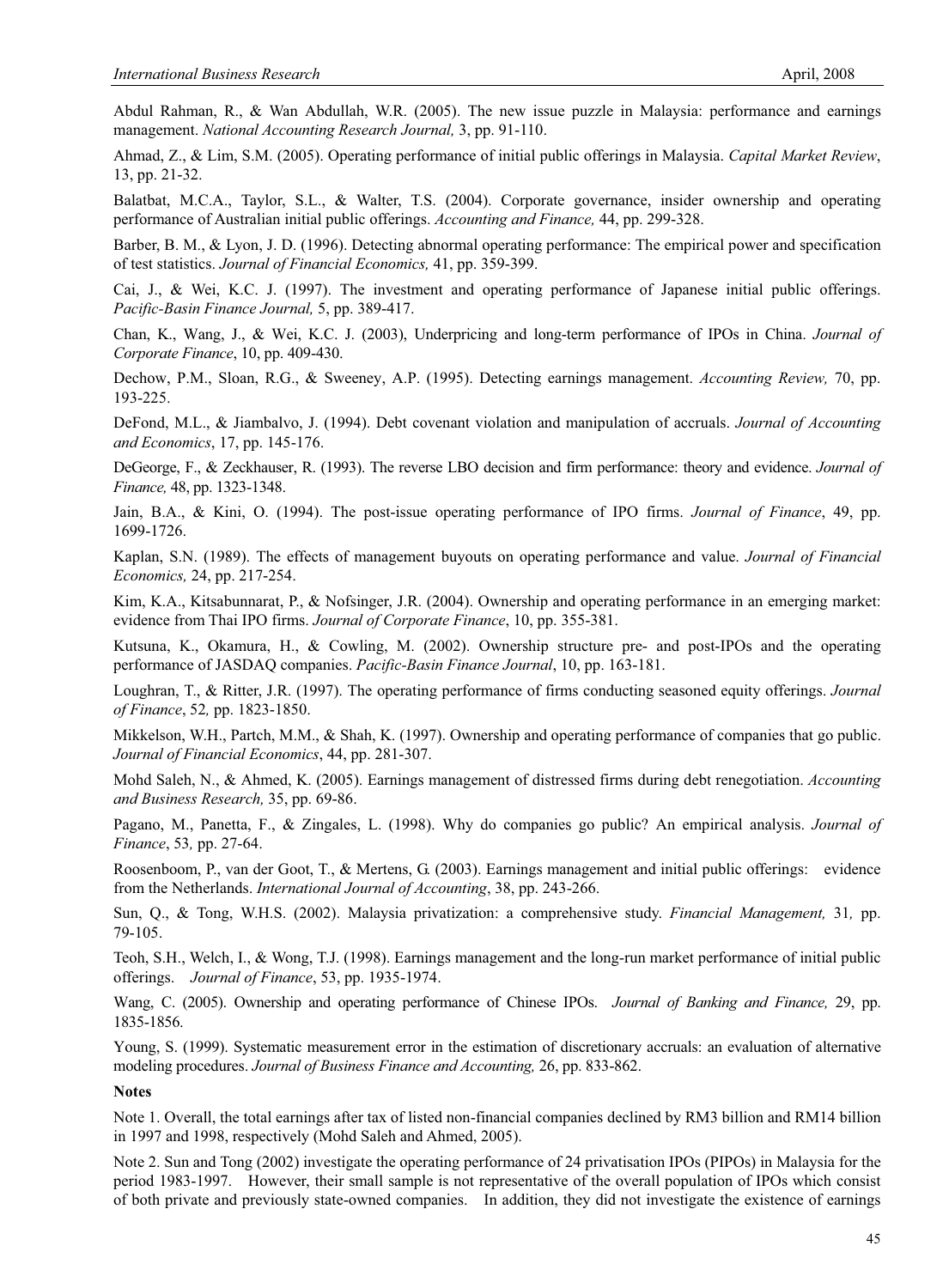management. The term PIPO is used to refer to situations when a public listing is used to transform part or all of the government's ownership in state-owned enterprises into private ownership.

Note 3. Five years of data on each proxy variable had to be available for each company and matched company to examine the pre- and post IPO changes, and year-to-year changes in performance. The periods examined are the pre-IPO year, the IPO year, and each of the three post-IPO years.

Note 4. Companies that are listed under Finance, Trust and Closed-End Funds sectors are excluded. The Properties sector was included in the sample because it is not classified in the financial sector by the KLSE. The companies that are listed via 'introduction' are excluded because they are not strictly IPOs. The company that issue debt together with equity are excluded to avoid any confounding effects of debt issue.

Note 5. There is no accounting data for a particular year when a company changes its fiscal year end. In addition, the data were reported inconsistently due to the fact that the financial statements were presented for periods with varying time-spans, which limits the comparability of the accounting measures. However, if this occurred to the matched company, it was removed and the process of finding another matching company was repeated.

Note 6. The corporate tax rate was 35%, 34%, 32%, 30%, and 28% in the years 1989-1992, 1993, 1994, 1995-1997, and 1998-2004 respectively (The Malaysian Inland Revenue Board).

Note 7. A similar method to measure change has been used by Kaplan (1989) and Degeorge and Zeckhauser (1993) on leverage buyout (LBOs), and by Jain and Kini (1994) on IPOs. The absolute change rather than the percentage change is used to avoid the negative denominator problem, whereby companies with poor performance (negative value) need to be removed from the calculation of percentage change.

Note 8. For comparison with prior studies, the unreported results on the operating return on total assets are qualitatively similar with the results based on the operating return on operating assets.

Note 9. To test the robustness of the results, operating return on total assets was also measured and the unreported results show similar patterns.

|                                |            | Mean             | Median            | Std Dev | Min            | Max   |
|--------------------------------|------------|------------------|-------------------|---------|----------------|-------|
|                                | <b>IPO</b> | $16.32^{b}$      | 13.93             | 10.20   | $-24.32$       | 62.90 |
| OI/Sales (%)                   | Matched    | 15.33            | 13.56             | 10.05   | $-26.32$       | 52.08 |
| Operating profit before        | <b>IPO</b> | 18 <sup>a</sup>  | 9 <sup>a</sup>    | 56      | $-21$          | 702   |
| tax (million RM)               | Matched    | 113              | 20                | 274     | $-19$          | 2376  |
| Total sales                    | <b>IPO</b> | $125^{\circ}$    | $65^{\mathrm{a}}$ | 295     | 9              | 3702  |
| (million RM)                   | Matched    | 784              | 137               | 1733    | 7              | 10780 |
| Total assets                   | <b>IPO</b> | 219 <sup>a</sup> | $70^{\circ}$      | 1086    | $\mathfrak{D}$ | 14855 |
| (million RM)                   | Matched    | 1342             | 275               | 3676    | 30             | 26526 |
| capital<br>Equity<br>and       | <b>IPO</b> | 91 <sup>a</sup>  | 31 <sup>a</sup>   | 431     | $-11$          | 6071  |
| (million<br>reserves<br>$RM$ ) | Matched    | 616              | 155               | 1486    | $-27$          | 14459 |
| MV at flotation                | <b>IPO</b> | $545^{\circ}$    | 180 <sup>a</sup>  | 2051    | 25             | 36166 |
| (million RM)                   | Matched    | 1538             | 389               | 3699    | 18             | 28134 |
| Total debt                     | <b>IPO</b> | 71 <sup>a</sup>  | 11 <sup>a</sup>   | 455     | $\theta$       | 5670  |
| (million RM)                   | Matched    | 377              | 40                | 1658    | $\theta$       | 15023 |
|                                | <b>IPO</b> | $64^{\circ}$     | $40^{\circ}$      | 139     | $-11$          | 1938  |
| Total debt/equity<br>$(\%)$    | Matched    | 49               | 24                | 77      | $-334$         | 538   |

Table 1. Descriptive statistics for 254 IPO companies and 254 matched companies

This table presents the descriptive statistics for 254 IPOs and 254 matched companies. The information is based on pre-IPO date, except for market value data that is measured on the flotation date.

*a, b* IPO and matched company values significantly different at the 0.01 and 0.05 level respectively, using a two-tailed test.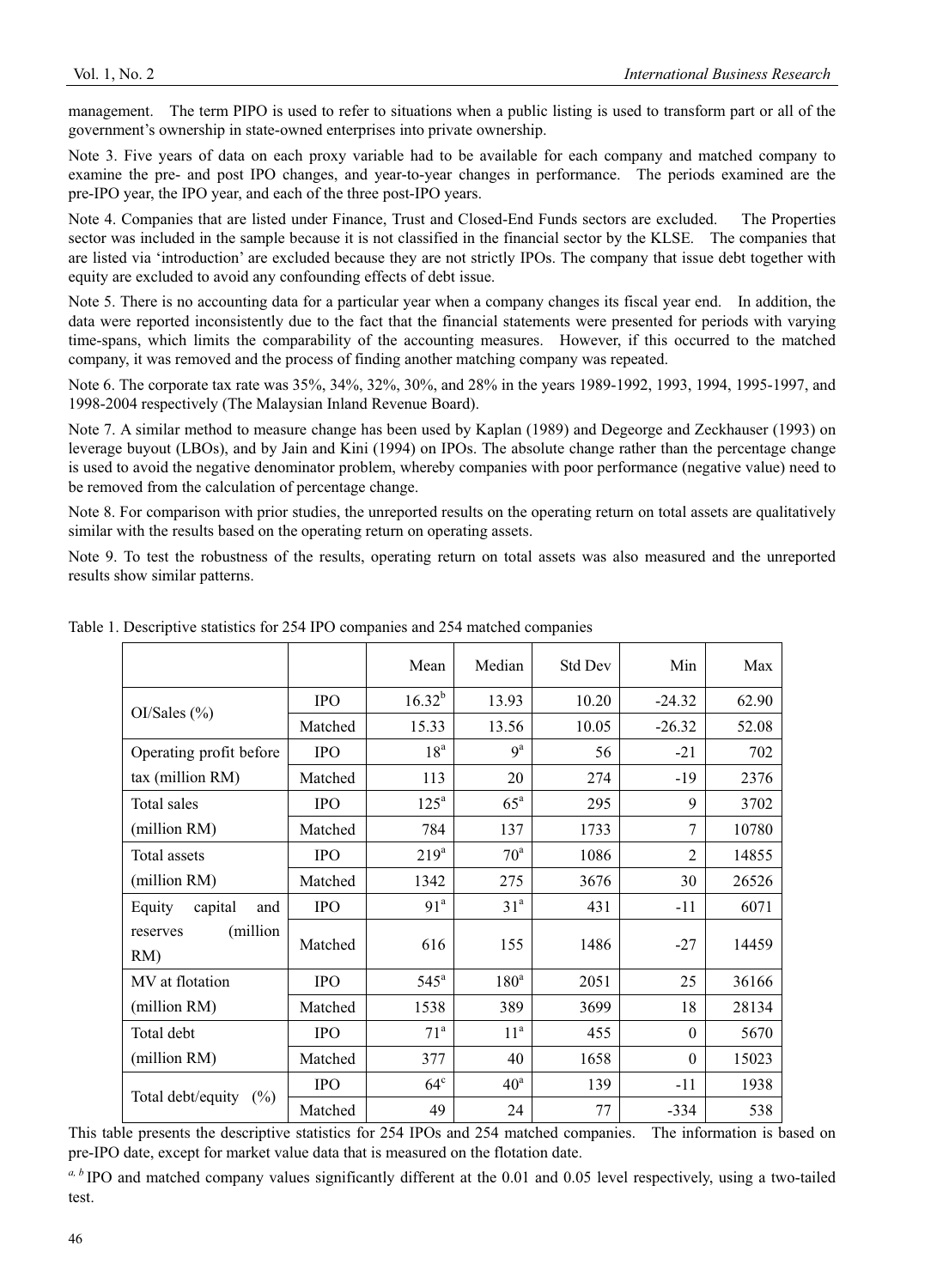|                  | Median level $(\% )$<br>$n=254$ |          |                   |            | Mean level $(\% )$<br>$n = 254$ | $IPO - Non-IPO$   |         |                   |
|------------------|---------------------------------|----------|-------------------|------------|---------------------------------|-------------------|---------|-------------------|
|                  |                                 |          |                   |            |                                 | $n = 254$         |         |                   |
| Fiscal Year      | <b>IPO</b>                      | Non-IP   | Z-stat            | <b>IPO</b> | Non-IP                          | t-stat            | $%$ tve | Z-stat            |
| Relative to      |                                 | $\Omega$ |                   |            | $\Omega$                        |                   |         |                   |
| <b>IPO</b>       |                                 |          |                   |            |                                 |                   |         |                   |
| Panel A:         |                                 |          |                   |            |                                 |                   |         |                   |
| OI/OA            |                                 |          |                   |            |                                 |                   |         |                   |
| $-1$             | 14.28                           | 9.62     | 6.71 <sup>a</sup> | 18.02      | 11.34                           | 5.05 <sup>a</sup> | 70.08   | 6.40 <sup>a</sup> |
| $\mathbf{0}$     | 12.91                           | 7.50     | $7.39^{a}$        | 15.08      | 8.52                            | 4.99 <sup>a</sup> | 72.83   | 7.28 <sup>a</sup> |
| 1                | 8.22                            | 6.64     | 1.52              | 9.50       | 6.59                            | $2.30^{b}$        | 53.15   | 1.00              |
| $\overline{2}$   | 6.89                            | 6.27     | 0.13              | 6.94       | 5.72                            | 0.90              | 49.61   | $-0.13$           |
| $\overline{3}$   | 4.89                            | 6.04     | $-3.40^{\circ}$   | 1.47       | 6.88                            | $-2.71^a$         | 40.16   | $-3.14^a$         |
| Panel B:         |                                 |          |                   |            |                                 |                   |         |                   |
| OI/Sales         |                                 |          |                   |            |                                 |                   |         |                   |
| $-1$             | 13.93                           | 13.56    | 0.82              | 16.32      | 15.33                           | $2.18^{b}$        | 50.39   | 0.13              |
| $\boldsymbol{0}$ | 14.25                           | 12.38    | 4.31 <sup>a</sup> | 16.92      | 16.48                           | 0.12              | 59.84   | $3.14^{a}$        |
| 1                | 9.75                            | 10.28    | $-0.64$           | 11.59      | 9.00                            | 0.80              | 45.67   | $-1.38$           |
| $\overline{2}$   | 8.97                            | 10.17    | $-1.12$           | 8.19       | 5.37                            | 0.79              | 44.88   | $-1.63$           |
| 3                | 5.94                            | 9.89     | $-3.60^{\rm a}$   | 1.90       | 5.80                            | $-0.81$           | 38.98   | $-3.51^a$         |

Table 2. The median and mean levels of operating performance

This table reports the median levels of operating performance measures (OI/OA and OI/Sales) of the IPO companies and matching companies in the year prior to the IPO (year -1) up to three years following IPOs. OI/OA is measured by operating profit before tax/(total assets-cash and equivalents), while OI/Sales is based on operating profit before tax/(total sales).

 $a, b, c$  denote significantly different from zero at the 0.01, 0.05, and 0.10 level respectively, using a two-tailed test.